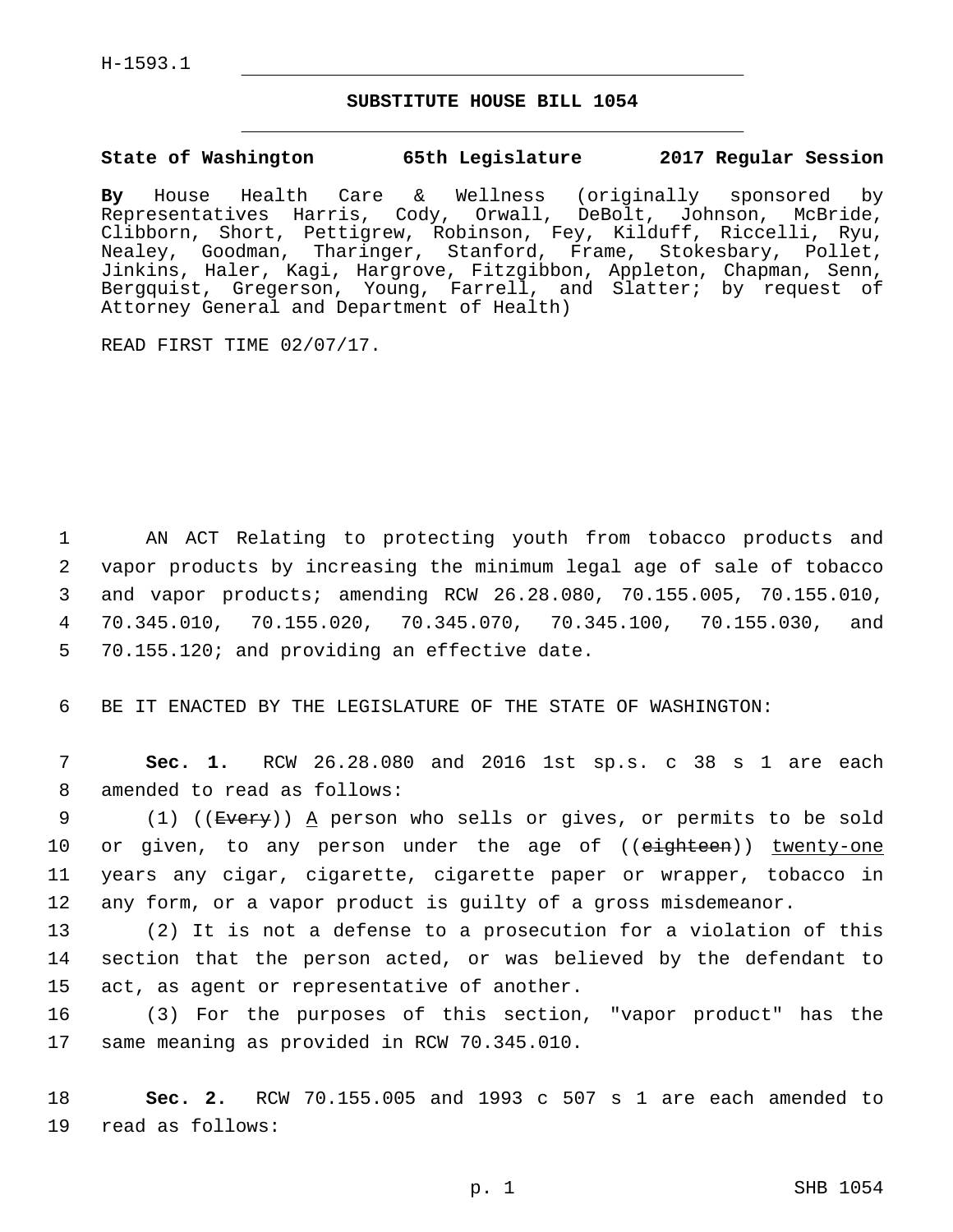(1) The legislature finds that chapter ..., Laws of 2017 (this act) furthers the public health, safety, and welfare by reducing youth access to addictive and harmful products.

 (2) While present state law prohibits the sale and distribution 5 of tobacco and vapor products to ((minors)) youth under the age of 6 eighteen, youth obtain ((tobacco)) these products with ease. ((Availability and lack of enforcement put tobacco products in the 8 hands of youth.)

 (3) The legislature recognizes that many people who purchase 10 cigarettes for minors are between the ages of eighteen to twenty. By decreasing the number of eligible buyers in high school, raising the minimum legal age to sell tobacco and vapor products will decrease 13 the access of students to tobacco products. According to the 2014 14 healthy youth survey, forty-one percent of tenth graders say it is "sort of easy" to "very easy" to get cigarettes. Nationally, among 16 youth who smoke, more than twice as many get their cigarettes from social sources than from a store or vending machine.

 (4) The legislature recognizes that ninety-five percent of smokers start by the age of twenty-one.

 (5) The legislature recognizes that jurisdictions across the country are increasing the age of sale for tobacco products to twenty-one. More than two hundred localities in fourteen states have 23 raised the minimum legal smoking age to twenty-one. In June 2015, the 24 state of Hawaii became the first state in the nation to pass legislation increasing the smoking age to twenty-one. California followed in 2016.

 (6) The legislature recognizes the scientific report issued by the national institute of medicine, one of the most prestigious scientific authorities in the United States, which predicted that increasing the age of sale for tobacco products in the United States to twenty-one will significantly reduce the number of adolescents and young adults who start smoking, reduce deaths from smoking, and immediately improve the health of adolescents, young adults, young mothers, and their children.

 (7) The legislature recognizes the national institute of medicine report predicted increasing the tobacco sale age will make the greatest difference among those ages fifteen to seventeen, who will no longer be able to pass for legal age and will have a harder time getting tobacco products from older classmates and friends. The national institute of medicine report also predicted raising the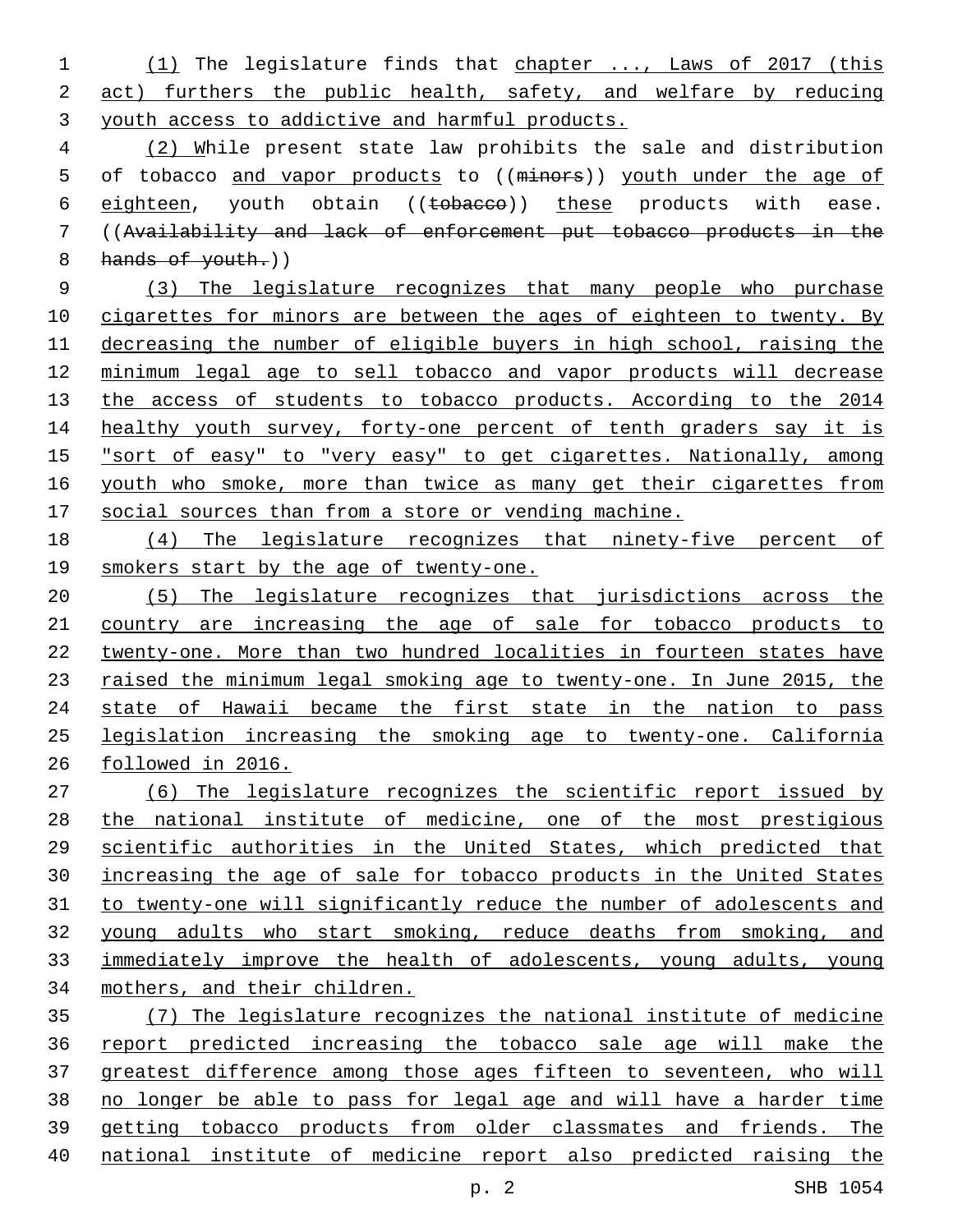minimum age for the sale of tobacco products in the United States to 2 twenty-one will, over time, reduce the smoking rate by about twelve 3 percent and smoking-related deaths by ten percent.

 (8) The legislature recognizes scientific study of the brain is 5 increasingly showing that the brain continues to be highly vulnerable to addictive substances until age twenty-five. Nicotine adversely affects the development of the cerebral cortex and hippocampus in adolescents.

 (9) The legislature recognizes that a strategy of increasing the minimum legal age for alcohol was highly successful in reducing adverse effects of alcohol consumption. A national drinking age of twenty-one resulted in reduced alcohol consumption among youth, decreased alcohol dependence, and has led to significant reductions in drunk driving fatalities.

 (10) The legislature recognizes that if the age of sale is raised to twenty-one, eighteen to twenty year olds will likely substitute 17 other in-store purchases for cigarettes. The legislature recognizes that when Needham, Massachusetts raised the smoking age to twenty-one 19 in 2005, no convenience stores went out of business.

 (11) The legislature recognizes that reducing the youth smoking 21 rate will save lives and reduce health care costs. Every year, two billion eight hundred ten million dollars in health care costs can be directly attributed to tobacco use in Washington. Smoking-caused government expenditures cost every Washington household eight hundred twenty-one dollars per year.

 (12) Federal law requires states to enforce laws prohibiting sale and distribution of tobacco products to minors in a manner that can reasonably be expected to reduce the extent to which the products are available to minors. It is imperative to effectively reduce the sale, distribution, and availability of tobacco products to minors.

 **Sec. 3.** RCW 70.155.010 and 2009 c 278 s 1 are each amended to 32 read as follows:

 The definitions set forth in RCW 82.24.010 shall apply to this chapter. In addition, for the purposes of this chapter, unless 35 otherwise required by the context:

36 (1) "Board" means the Washington state liquor ((control)) and 37 cannabis board.

 (2) "Internet" means any computer network, telephonic network, or 39 other electronic network.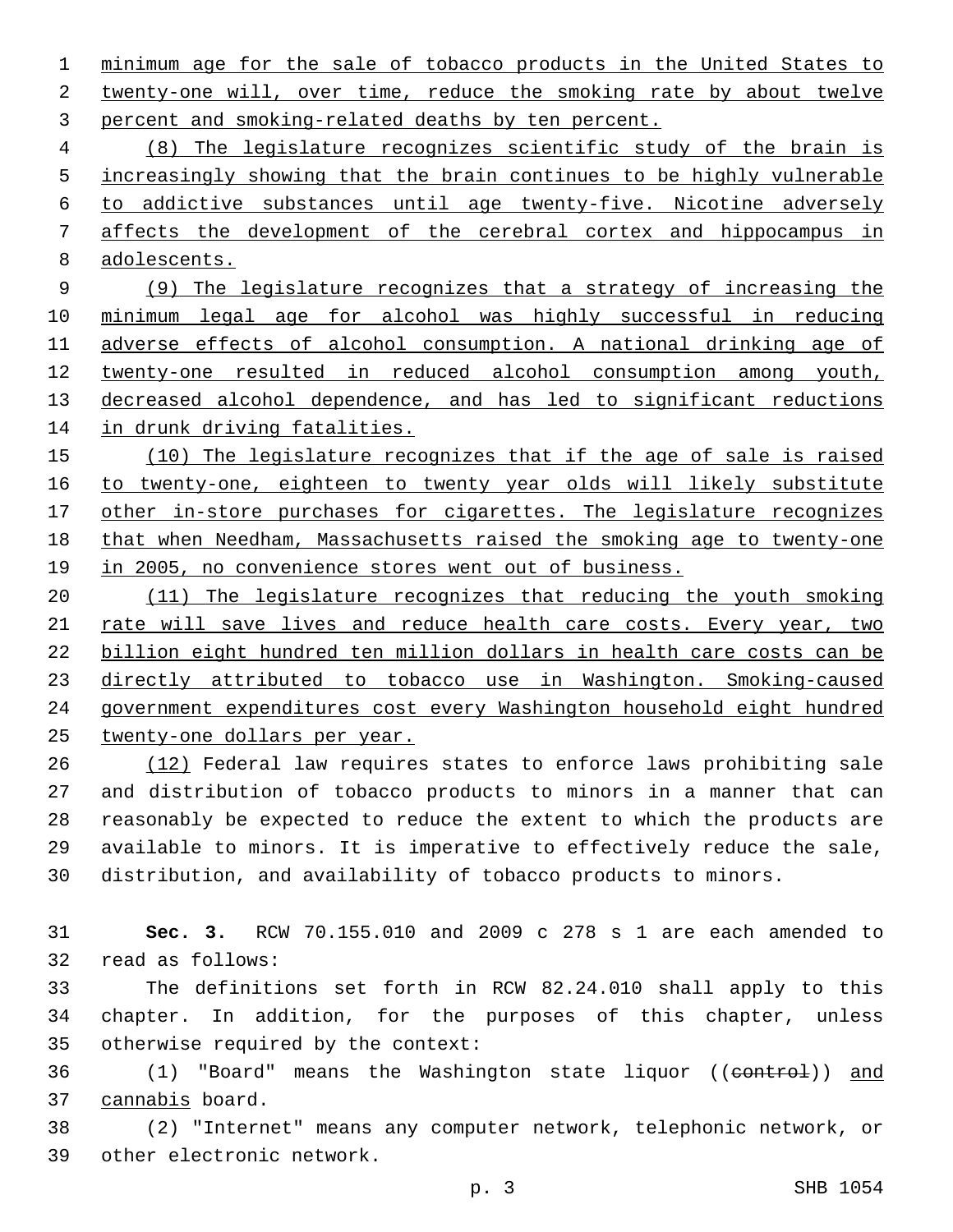(3) (("Minor" refers to an individual who is less than eighteen 2 years old.

 $(4)$ )) "Sample" means a tobacco product distributed to members of the general public at no cost or at nominal cost for product 5 promotion purposes.

6  $((+5))$   $(4)$  "Sampling" means the distribution of samples to 7 members of the public.

 $((+6))$   $(5)$  "Tobacco product" means a product that contains tobacco and is intended for human use, including any product defined 10 in RCW 82.24.010(2) or 82.26.010( $(\frac{1}{1})$ )  $(21)$ , except that for the purposes of RCW 70.155.140 only, "tobacco product" does not include cigars defined in RCW 82.26.010 as to which one thousand units weigh 13 more than three pounds.

 (6) "Vapor product" has the same meaning as defined in RCW 70.345.010.

 **Sec. 4.** RCW 70.345.010 and 2016 1st sp.s. c 38 s 4 are each 17 amended to read as follows:

 The definitions in this section apply throughout this chapter 19 unless the context clearly requires otherwise.

(1) "Board" means the Washington state liquor and cannabis board.

 (2) "Business" means any trade, occupation, activity, or enterprise engaged in for the purpose of selling or distributing 23 vapor products in this state.

 (3) "Child care facility" has the same meaning as provided in RCW 70.140.020.25

 (4) "Closed system nicotine container" means a sealed, prefilled, and disposable container of nicotine in a solution or other form in which such container is inserted directly into an electronic cigarette, electronic nicotine delivery system, or other similar product, if the nicotine in the container is inaccessible through customary or reasonably foreseeable handling or use, including reasonably foreseeable ingestion or other contact by children.

 (5) "Delivery sale" means any sale of a vapor product to a 34 purchaser in this state where either:

 (a) The purchaser submits the order for such sale by means of a telephonic or other method of voice transmission, the mails or any other delivery service, or the internet or other online service; or

 (b) The vapor product is delivered by use of the mails or of a delivery service. The foregoing sales of vapor products constitute a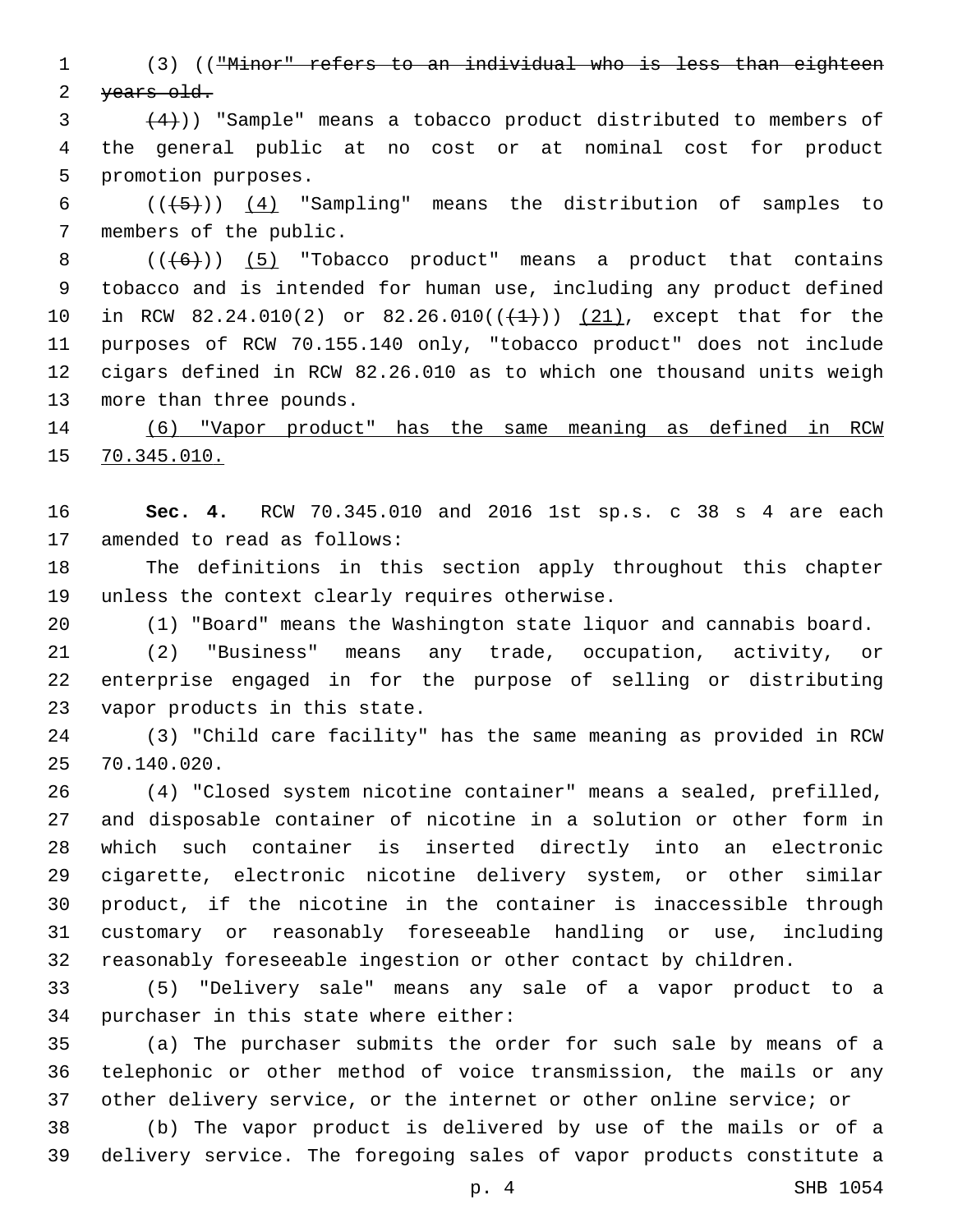delivery sale regardless of whether the seller is located within or without this state. "Delivery sale" does not include a sale of any vapor product not for personal consumption to a retailer.

(6) "Delivery seller" means a person who makes delivery sales.

(7) "Distributor" means any person who:5

 (a) Sells vapor products to persons other than ultimate 7 consumers; or

 (b) Is engaged in the business of selling vapor products in this state and who brings, or causes to be brought, into this state from 10 outside of the state any vapor products for sale.

 (8) "Liquid nicotine container" means a package from which nicotine in a solution or other form is accessible through normal and foreseeable use by a consumer and that is used to hold soluble nicotine in any concentration. "Liquid nicotine container" does not 15 include closed system nicotine containers.

 (9) "Manufacturer" means a person who manufactures and sells 17 vapor products.

 (10) "Minor" refers to an individual who is less than 19 ((eighteen)) twenty-one years old.

 (11) "Person" means any individual, receiver, administrator, executor, assignee, trustee in bankruptcy, trust, estate, firm, copartnership, joint venture, club, company, joint stock company, business trust, municipal corporation, the state and its departments and institutions, political subdivision of the state of Washington, corporation, limited liability company, association, society, any group of individuals acting as a unit, whether mutual, cooperative, 27 fraternal, nonprofit, or otherwise.

 (12) "Place of business" means any place where vapor products are sold or where vapor products are manufactured, stored, or kept for 30 the purpose of sale.

 (13) "Playground" means any public improved area designed, equipped, and set aside for play of six or more children which is not intended for use as an athletic playing field or athletic court, including but not limited to any play equipment, surfacing, fencing, signs, internal pathways, internal land forms, vegetation, and 36 related structures.

 (14) "Retail outlet" means each place of business from which 38 vapor products are sold to consumers.

 (15) "Retailer" means any person engaged in the business of 40 selling vapor products to ultimate consumers.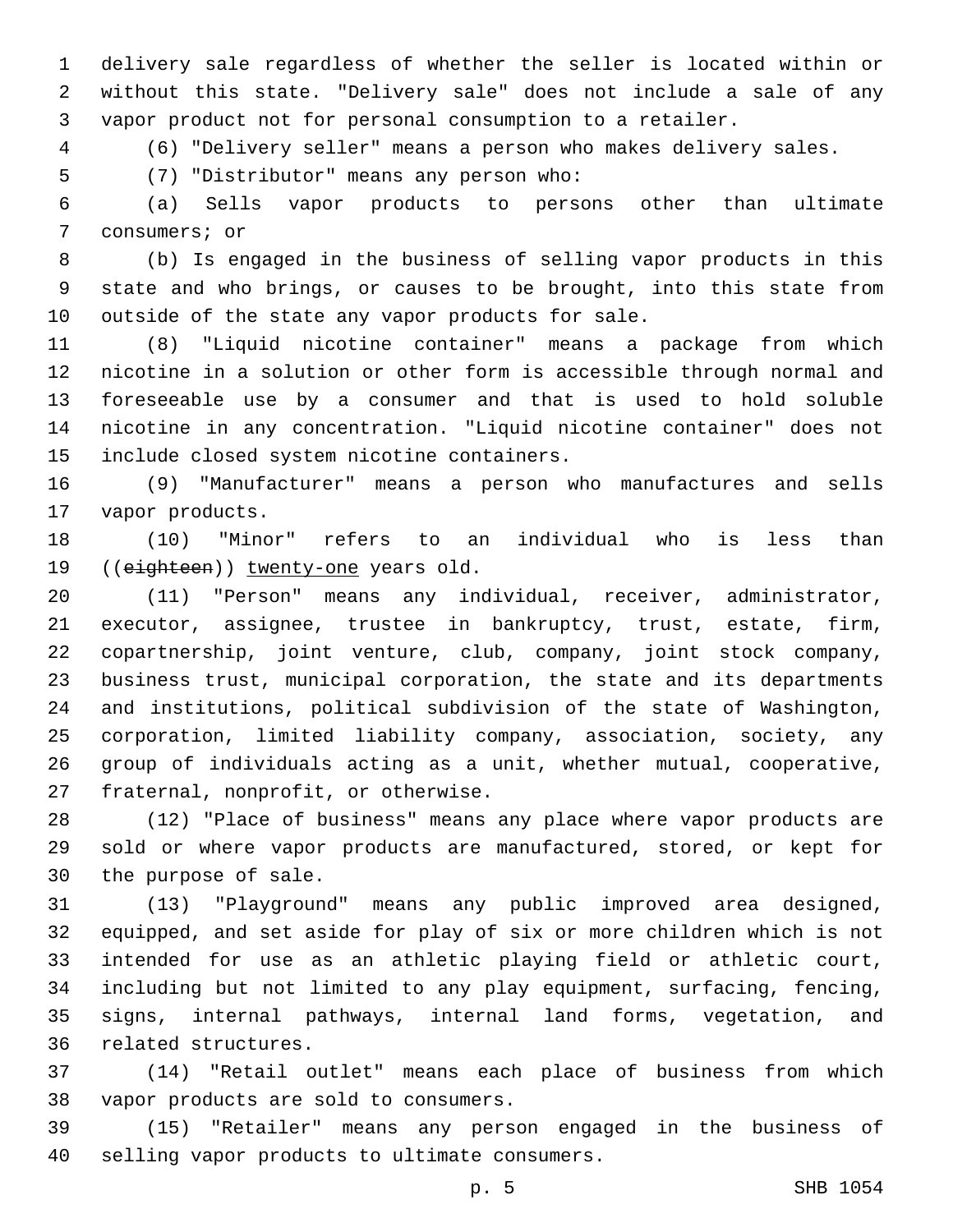(16)(a) "Sale" means any transfer, exchange, or barter, in any manner or by any means whatsoever, for a consideration, and includes 3 and means all sales made by any person.

 (b) The term "sale" includes a gift by a person engaged in the business of selling vapor products, for advertising, promoting, or as 6 a means of evading the provisions of this chapter.

(17) "School" has the same meaning as provided in RCW 70.140.020.

 (18) "Self-service display" means a display that contains vapor products and is located in an area that is openly accessible to customers and from which customers can readily access such products without the assistance of a salesperson. A display case that holds vapor products behind locked doors does not constitute a self-service 13 display.

 (19) "Vapor product" means any noncombustible product that may contain nicotine and that employs a heating element, power source, electronic circuit, or other electronic, chemical, or mechanical means, regardless of shape or size, that can be used to produce vapor 18 or aerosol from a solution or other substance.

 (a) "Vapor product" includes any electronic cigarette, electronic cigar, electronic cigarillo, electronic pipe, or similar product or device and any vapor cartridge or other container that may contain nicotine in a solution or other form that is intended to be used with or in an electronic cigarette, electronic cigar, electronic cigarillo, electronic pipe, or similar product or device.

 (b) "Vapor product" does not include any product that meets the definition of marijuana, useable marijuana, marijuana concentrates, marijuana-infused products, cigarette, or tobacco products.

 (c) For purposes of this subsection (19), "marijuana," "useable marijuana," "marijuana concentrates," and "marijuana-infused products" have the same meaning as provided in RCW 69.50.101.

 **Sec. 5.** RCW 70.155.020 and 1993 c 507 s 3 are each amended to 32 read as follows:

 A person who holds a license issued under RCW 82.24.520 or 82.24.530 shall:34

 (1) Display the license or a copy in a prominent location at the 36 outlet for which the license is issued; and

 (2) Display a sign concerning the prohibition of tobacco sales to 38 minors.

39 Such sign shall: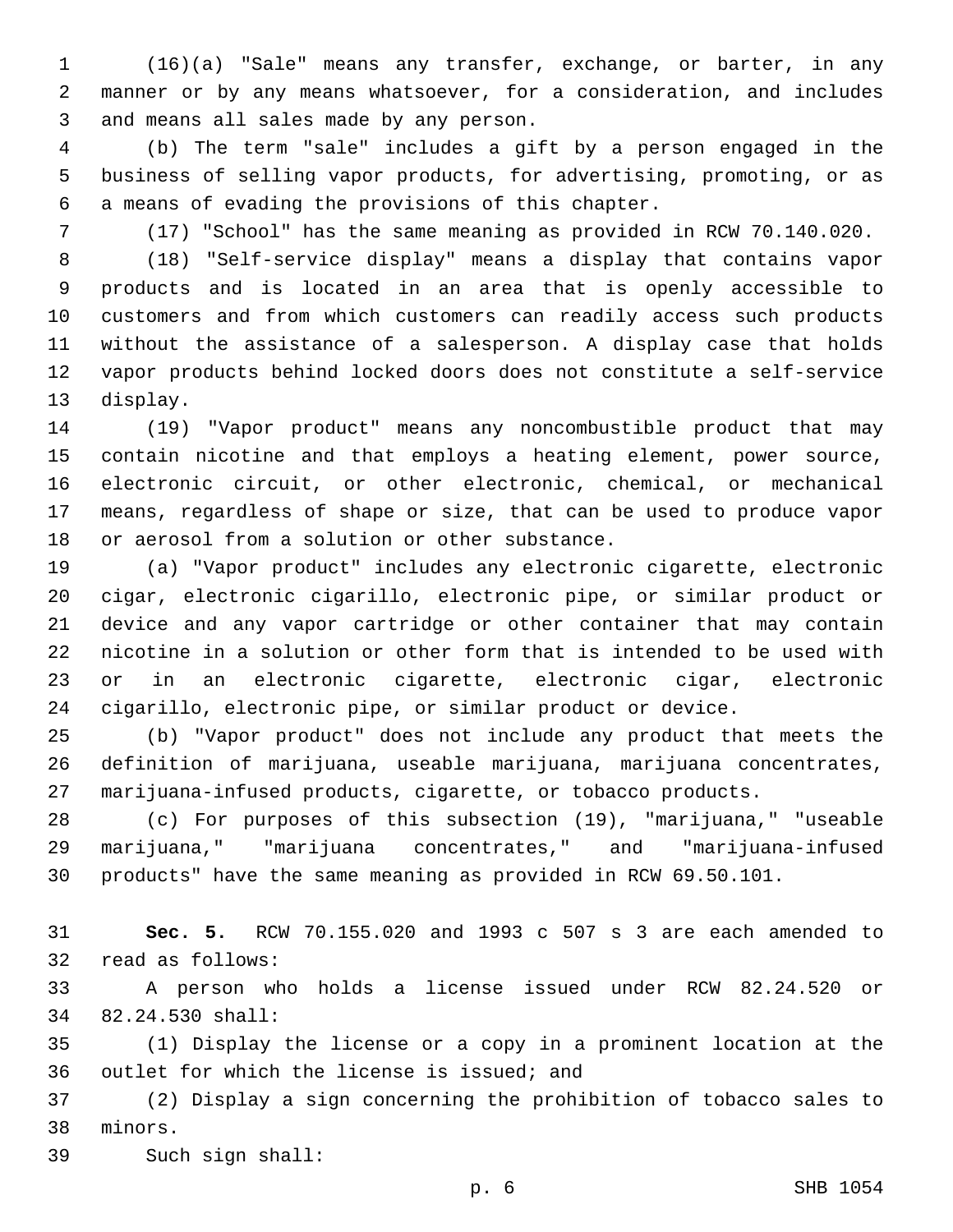1 (a) Be posted so that it is clearly visible to anyone purchasing 2 tobacco products from the licensee;

3 (b) Be designed and produced by the department of health to read: 4 "THE SALE OF TOBACCO PRODUCTS TO PERSONS UNDER AGE ((18)) 21 IS 5 STRICTLY PROHIBITED BY STATE LAW. IF YOU ARE UNDER ((<del>18</del>)) 21, YOU 6 COULD BE PENALIZED FOR PURCHASING A TOBACCO PRODUCT; PHOTO ID 7 REQUIRED"; and

8 (c) Be provided free of charge by the liquor ((control)) and 9 cannabis board.

10 **Sec. 6.** RCW 70.345.070 and 2016 1st sp.s. c 38 s 12 are each 11 amended to read as follows:

 (1) Except as provided in subsection (2) of this section, a person who holds a retailer's license issued under this chapter must display a sign concerning the prohibition of vapor product sales to 15 minors. Such sign must:

16 (a) Be posted so that it is clearly visible to anyone purchasing 17 vapor products from the licensee;

18 (b) Be designed and produced by the department of health to read: 19 "The sale of vapor products to persons under age ((eighteen)) twenty-20 one is strictly prohibited by state law. If you are under age 21 ((eighteen)) twenty-one, you could be penalized for purchasing a 22 vapor product; photo id required;" and

23 (c) Be provided free of charge by the department of health.

 (2) For persons also licensed under RCW 82.24.510 or 82.26.150, the board may issue a sign to read: "The sale of tobacco or vapor 26 products to persons under age ((eighteen)) twenty-one is strictly 27 prohibited by state law. If you are under age ((eighteen)) twenty- one, you could be penalized for purchasing a tobacco or vapor product; photo id required," provided free of charge by the board.

30 (3) A person who holds a license issued under this chapter must 31 display the license or a copy in a prominent location at the outlet 32 for which the license is issued.

33 **Sec. 7.** RCW 70.345.100 and 2016 1st sp.s. c 38 s 19 are each 34 amended to read as follows:

35 (1) No person may offer a tasting of vapor products to the 36 general public unless:

37 (a) The person is a licensed retailer under RCW 70.345.020;

p. 7 SHB 1054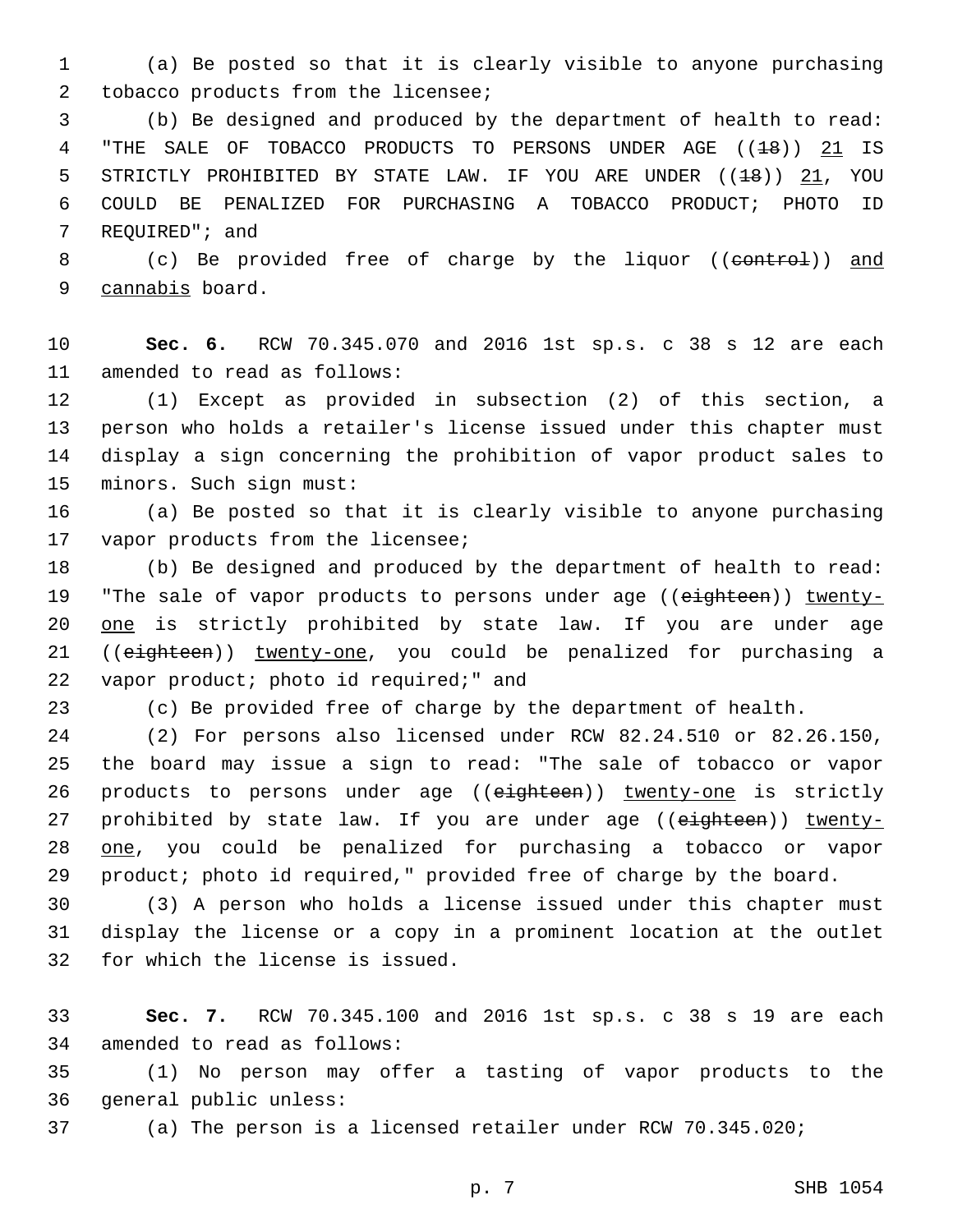(b) The tastings are offered only within the licensed premises operated by the licensee and the products tasted are not removed from 3 within the licensed premises by the customer;

 (c) Entry into the licensed premises is restricted to persons 5 ((eighteen)) twenty-one years of age or older;

 (d) The vapor product being offered for tasting contains zero milligrams per milliliter of nicotine or the customer explicitly consents to a tasting of a vapor product that contains nicotine; and

 (e) If the customer is tasting from a vapor device owned and maintained by the retailer, a disposable mouthpiece tip is attached to the vapor product being used by the customer for tasting or the 12 vapor device is disposed of after each tasting.

(2) A violation of this section is a misdemeanor.

 **Sec. 8.** RCW 70.155.030 and 1994 c 202 s 1 are each amended to 15 read as follows:

 (1) No person shall sell or permit to be sold any tobacco product through any device that mechanically dispenses tobacco products unless the device is located fully within premises from which 19 ((minors)) persons under the age of twenty-one are prohibited or in 20 industrial worksites where ((minors)) persons under the age of twenty-one are not employed and not less than ten feet from all 22 entrance or exit ways to and from each premise.

 (2) The board shall adopt rules that allow an exception to the requirement that a device be located not less than ten feet from all entrance or exit ways to and from a premise if it is architecturally impractical for the device to be located not less than ten feet from 27 all entrance and exit ways.

 **Sec. 9.** RCW 70.155.120 and 2016 1st sp.s. c 38 s 2 are each amended to read as follows:29

 (1) The youth tobacco and vapor products prevention account is created in the state treasury. All fees collected pursuant to RCW 82.24.520, 82.24.530, 82.26.160, and 82.26.170 and funds collected by the liquor and cannabis board from the imposition of monetary penalties shall be deposited into this account, except that ten percent of all such fees and penalties shall be deposited in the 36 state general fund.

 (2) Moneys appropriated from the youth tobacco and vapor products prevention account to the department of health shall be used by the

p. 8 SHB 1054